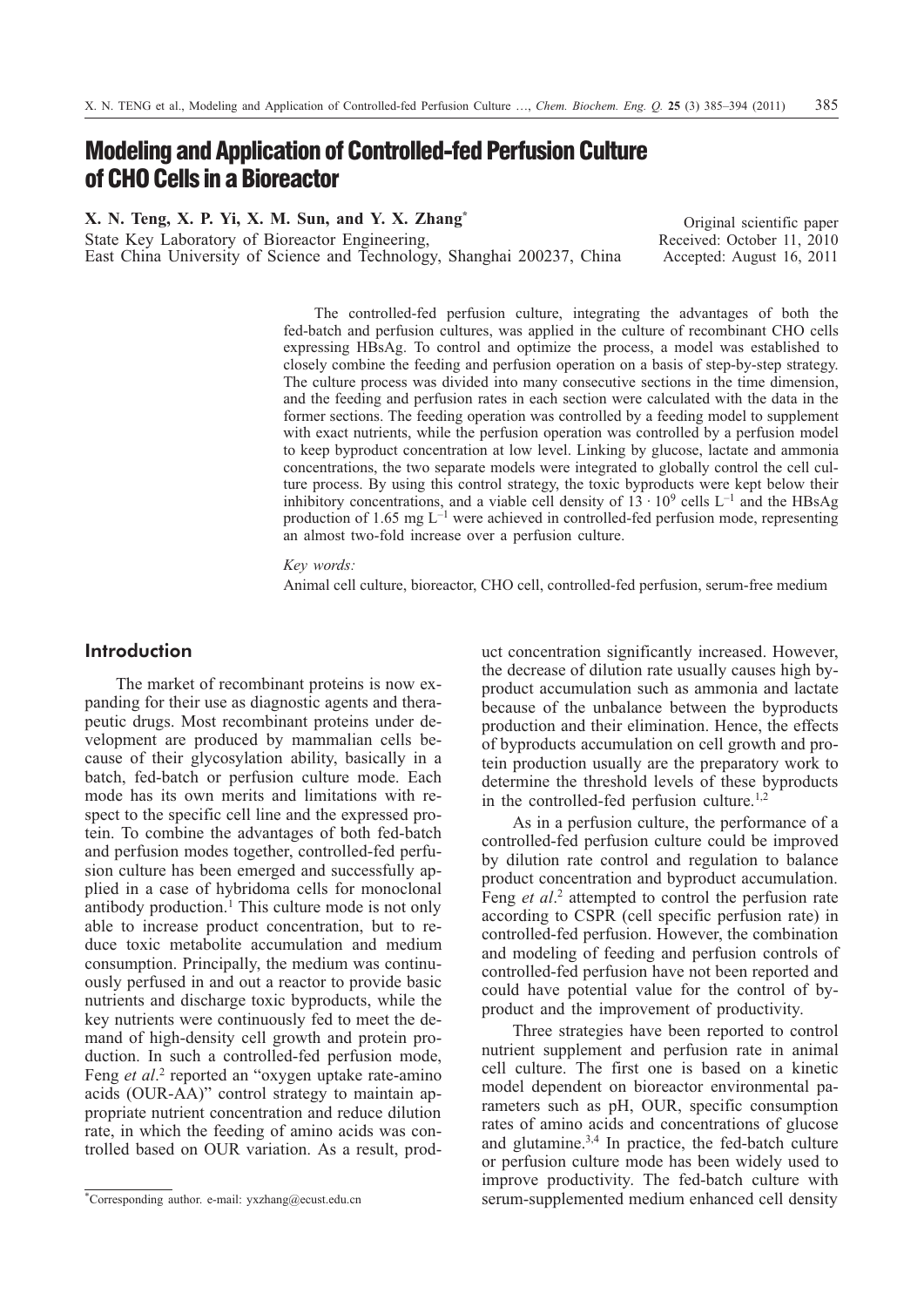by using a stoichiometric model for feeding strategy compared with non-kinetic model batch, fed-batch and perfusion culture.5,6 Generally, these control models are cell line or interest protein specific, which restricts their applications, and lack of feedback control, which usually results in large deviations of culture parameters, unsatisfactory control accuracy and poor culture performance. The second strategy is on the basis of real-time automatic monitoring of some parameter such as glucose concentration, viable cell density, oxygen uptake rate (OUR), etc.<sup>2,7,8</sup> Real-time monitoring of OUR provides smooth, robust, and reliable signal and the monitoring scheme is applicable to mammalian cell bioprocesses of laboratory or industrial scale. It was found that the OUR indicating gradual reduction of cell respiration activity could provide an accurate control strategy for bioreactor. Nevertheless, a method like this must depend on the availability and quality of a highly automated bioreactor system. The third, a step-by-step strategy, is a combination of the two aforementioned strategies.<sup>9,10</sup> Hypothetically, the culture process is divided into many sections, and the operation in each section is controlled by kinetic model based on the metabolic characteristics of the cell line. The characteristics of cell metabolism were taken into account, and the feedback control was introduced into this strategy. Thus, the control accuracy can be improved in long-term culture, independent of complicated bioreactor system and frequent off-line analysis.

In this work, we established a combined control model for controlled-fed perfusion culture and applied it in the bioreactor culture of recombinant CHO cells for HBsAg production. The feeding operation was controlled by a feeding model to supplement with exact nutrients, while the perfusion operation was controlled by perfusion model to keep byproduct concentration at low level. These two models were linked by some variables to conduct the whole process. As such, the cell density and protein productivity were improved by sufficient nutrient supplementation and low byproduct level, and finally, an increased product concentration was achieved by lowering the perfusion rate.

## **Materials and methods**

## Cell line and medium

The recombinant CHO cell line expressing hepatitis B surface antigen (HBsAg) was provided by Wuhan Institute of Biological Products, China. Cells were cultured in DMEM with 10 % new-born calf serum, and were adapted into an in-house serum-free medium after about 10 passages. This serum-free medium is a 1:1 DMEM/F12 medium supplemented with amino acids, inorganic salts, vitamins, transferrin, and dextran sulfate, and trace elements.11 All the reagents were purchased from Gibco or Sigma, USA. The osmotic pressure of serum-free medium was 320~330 mOsm kg–1. In the bioreactor culture, 0.1 % Pluronic F-68 was added to protect cells from shear damage.<sup>12</sup> The composition of feeding medium in controlled-fed perfusion culture is given in Table 1. Perfusion medium is the aforementioned serum-free medium.

Table 1 – *Composition of feeding medium in controlled-fed perfusion culture of CHO cells*

| Components              | Concentration<br>$(mg L^{-1})$ | Components      | Concentration<br>$(mg L^{-1})$ |  |
|-------------------------|--------------------------------|-----------------|--------------------------------|--|
| L-Tryptophan            | 380                            | L-Phenylalanine | 510                            |  |
| L-Tyrosine              | 225                            | L-Glutamic acid | 676.5                          |  |
| L-Isoleucine            | 470                            | L-Asparagine    | 2600                           |  |
| L-Leucine               | 880                            | L-Proline       | 340                            |  |
| L-Valine                | 360                            | L-Serine        | 1500                           |  |
| L-Arginine              | 220                            | L-Threonline    | 600                            |  |
| $L$ -Lysine $\cdot$ HCl | 180                            | L-Glutamine     | 21900                          |  |
| L-Methionine            | 350                            | D-Glucose       | 90000                          |  |

#### Bioreactor culture

Seed cells were inoculated in 1 L flasks with 0.3 L working volume and incubated on a shaker with  $90~100$  min<sup>-1</sup>. The temperature and  $CO<sub>2</sub>$ partial pressure were controlled at 37  $\degree$ C and 5  $\%$ , respectively. The cell inoculation density was  $2 \cdot 10^8$  cells  $L^{-1}$ .

The batch and fed-batch cultures were conducted in a 1.5-L bioreactor with 1 L working volume. Cells were suspended in the bioreactor at an agitation speed of  $50~60$  min<sup>-1</sup>. The inoculation cell density was  $5 \cdot 10^8$  cells  $L^{-1}$ . Aeration was performed through a cylindrical sintered sparger at  $0.02$  L L<sup>-1</sup> min<sup>-1</sup>. The dissolved oxygen concentration (DO) was controlled by DO probe (InPro3030, METTLER TOLEDO, Germany) at 40 % air saturation by automatically adjusting the proportions of air,  $O_2$  and  $N_2$ . The pH was controlled by regulating  $CO<sub>2</sub>$  partial pressure or feeding 5 % sodium carbonate. The pH and DO values in culture were detected by pH probe (InPro6800, METTLER TOLEDO) and DO probe (InPro3030), respectively. Samples of  $2 \cdot 10^{-3}$  L were withdrawn at intervals of 8~12 h,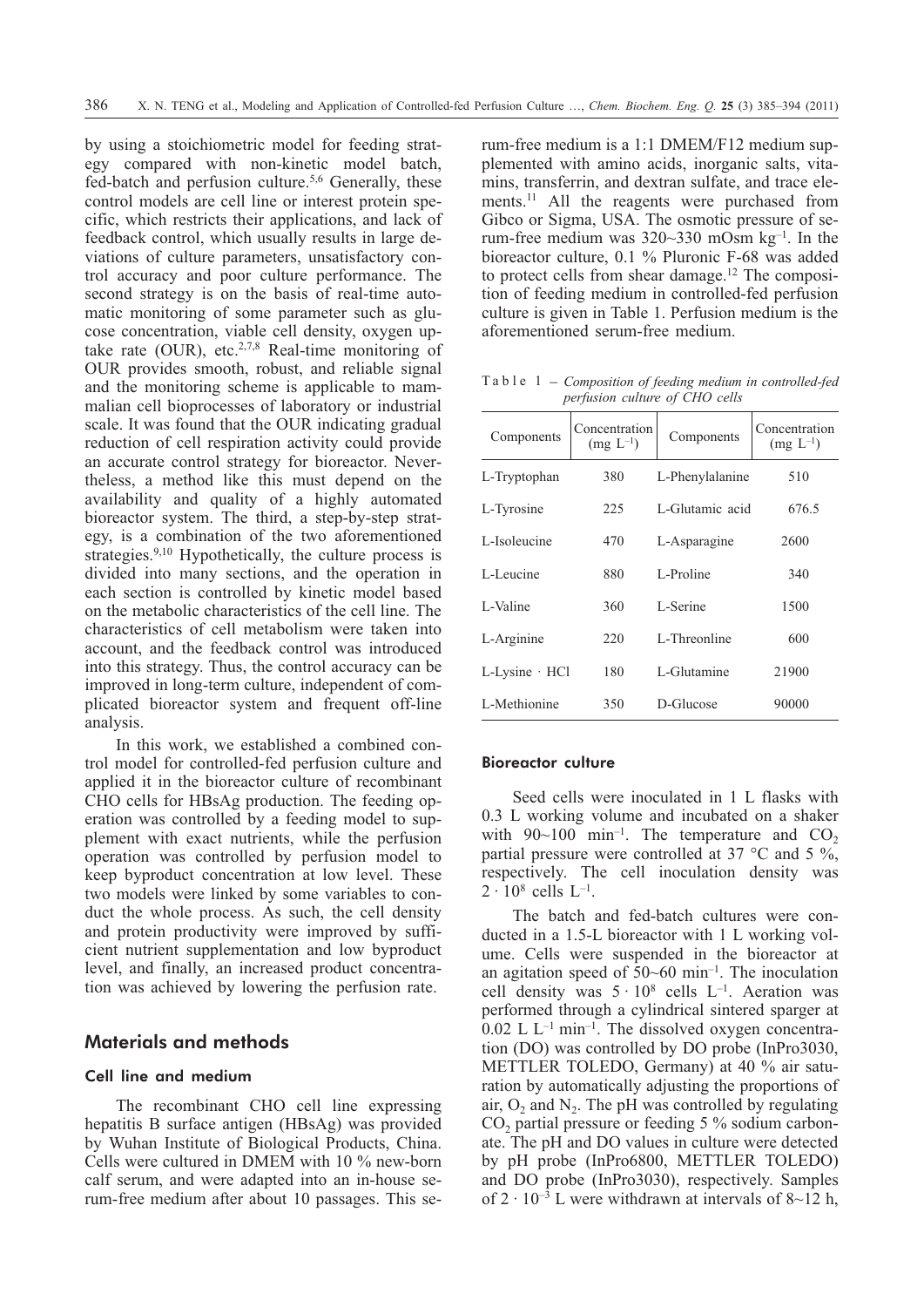depending upon the growth status of the cells. The perfusion and controlled-fed perfusion cultures were conducted in a 5 L packed-bed bioreactor with 3.6 L working volume (CelliGen Plus, NBS, USA) with 200 g disk carriers (FibraCel Disks, NBS). After autoclave, the bioreactor was inoculated with  $6 \cdot 10^8$  cells L<sup>-1</sup>. Temperature, pH and DO were automatically controlled at 37  $\degree$ C, 6.8, and 40 % of air saturation, respectively.

## Assays

Cell number was counted with a hemacytometer. Cell viability was estimated by trypan blue dye exclusion method. Glucose and lactate were assayed with glucose oxidase (GOD-POD) and LDH methods, respectively, and ammonia concentration was determined by a reagent kit (Urea nitrogen type, Shanghai Institute of Biologicals, China).<sup>13</sup> HBsAg concentration was measured by an ELISA kit (Huamei Biological Co., Shanghai, China).<sup>14</sup> Osmolarity was measured using freezing-point depression method (Automatic cryoscopic osmometer FM-8P, Shanghai Medical University Instrument Factory, China).

#### Control strategies and models

In the preparatory experiments of the CHO cell culture, we investigated the relationship between the yield of lactate to glucose  $(Y_{\text{lac/gle}})$  and the present glucose concentration. High glucose concentration corresponded to rapid lactate production, and  $Y_{\text{lac}/\text{glc}}$  would be 0.2 mol mol<sup>-1</sup> and 0.3 mol mol<sup>-1</sup> if glucose concentration was kept at 7 mmol  $L^{-1}$  and 10 mmol L–1, respectively (data not shown). Conventionally,  $Y_{\text{lac}/\text{glc}}$  of 0.2 mol mol<sup>-1</sup> was acceptable and favorable to avoid large amount of lactate accumulation. On the other hand, to prevent glucose exhaustion caused by deviation of control, glucose concentration could not be excessively low during a culture. Hence, in fed-batch, perfusion and controlled-fed perfusion cultures,  $7 \text{ mmol } L^{-1}$  glucose was set as a high limit in adjusting the feeding and perfusion rates.

The controlled-fed perfusion process is divided into many consecutive short sections to exactly control feeding and perfusion rates. The  $t_{n-1}$  is the starting time of the *n*th section. The feeding and perfusion rates of the  $(n+1)$ th section can be estimated by the data at the *n*th and the  $(n-1)$ <sup>th</sup> sections according to kinetic models. In the culture, feeding and perfusion media as well as base solution are flowed into bioreactor while the culture broth with negligible viable cells is continuously discharged. Their relationship can be described by

$$
F_{\rm D} = F_{\rm P} + F_{\rm F} + F_{\rm B} \tag{1}
$$

where  $F_{\text{D}}$ ,  $F_{\text{P}}$ ,  $F_{\text{F}}$ , and  $F_{\text{B}}$  are the discharging rate (L h<sup>-1</sup>), perfusion rate (L h<sup>-1</sup>), feeding rate (L h<sup>-1</sup>), and base feeding rate (L  $h^{-1}$ ), respectively.  $F_B$  is much smaller than  $F<sub>D</sub>$  and  $F<sub>P</sub>$  because the lactate production rate is at low level. Generally,  $F<sub>F</sub>$  is also small as a result of high glucose concentration in feeding medium. Hence,  $F<sub>D</sub>$  is supposed to equal  $F<sub>p</sub>$ .

#### *Feeding model*

Glucose concentration in bioreactor is considered constant within a short time from  $t_{n-1}$  to  $t_n$ . Since the volume of additional base is negligible as compared to the culture volume, then,

$$
C_{\rm gP} F_{\rm P(n+1)} (t_{n+1} - t_n) + C_{\rm gF} F_{\rm F(n+1)} (t_{n+1} - t_n) =
$$
  
=  $C_{\rm gn} F_{\rm D(n+1)} (t_{n+1} - t_n) + S_{\rm g(n+1)}$  (2)

where  $C_{gn}$ , glucose concentration at  $t_n$ , mmol  $L^{-1}$ ;  $S_{g(n+1)}$ , glucose consumption in the  $(n+1)$ th section, mmol;  $C_{\varrho P}$ , glucose concentration in perfusion medium, mmol  $L^{-1}$ ;  $C_{\text{gF}}$ , glucose concentration in feeding medium, mmol  $L^{-1}$ .

Before calculating the  $F_{F(n+1)}$  in the  $(n+1)$ th section, the  $S_{g(n+1)}$  should be calculated. The  $S_{g(n+1)}$ is relevant to  $\ddot{X}_{n+1}$  and  $\mu_{n+1}$ , which denote viable cell density and specific growth rate in the  $(n+1)$ <sup>th</sup> section, respectively. So it changes with *n*. However, in a relatively short period of time, the average glucose consumption in the three continuous sections is assumed to be in a linear relationship, and the  $S_{g(n+1)}$  can be estimated by the following equation if the sampling interval is short enough,

$$
\frac{S_{g(n+1)}}{\frac{t_{n+1} - t_n}{S_{gn}}} = \frac{S_{gn}}{\frac{t_n - t_{n-1}}{t_n - t_{n-2}}}
$$
\n
$$
S_{g(n+1)} = \frac{\frac{S_{gn}}{t_n - t_{n-1}}}{\frac{t_n - t_{n-1}}{t_n - t_{n-2}}} \cdot \frac{S_{gn}}{t_n - t_{n-1}} \cdot (t_{n+1} - t_n) = \frac{S_{gn}}{t_{n-1} - t_{n-2}} \cdot \frac{t_{n-1} - t_{n-1}}{(t_{n+1} - t_n)} = \frac{S_{gn}^2(t_{n-1} - t_{n-2}) \cdot (t_{n+1} - t_n)}{S_{g(n-1)}(t_n - t_{n-1})^2}
$$
\n
$$
n \ge 2.
$$
\n(3)

The deviation caused by estimated *S* is inevitable even though the interval is very short. This will result in the fluctuation of glucose concentration in bioreactor. To keep glucose concentration in bioreactor close to 7 mmol  $L^{-1}$ , the term  $(7 - C_{g(n-1)})$  *V* is introduced to the eq. (2). Then,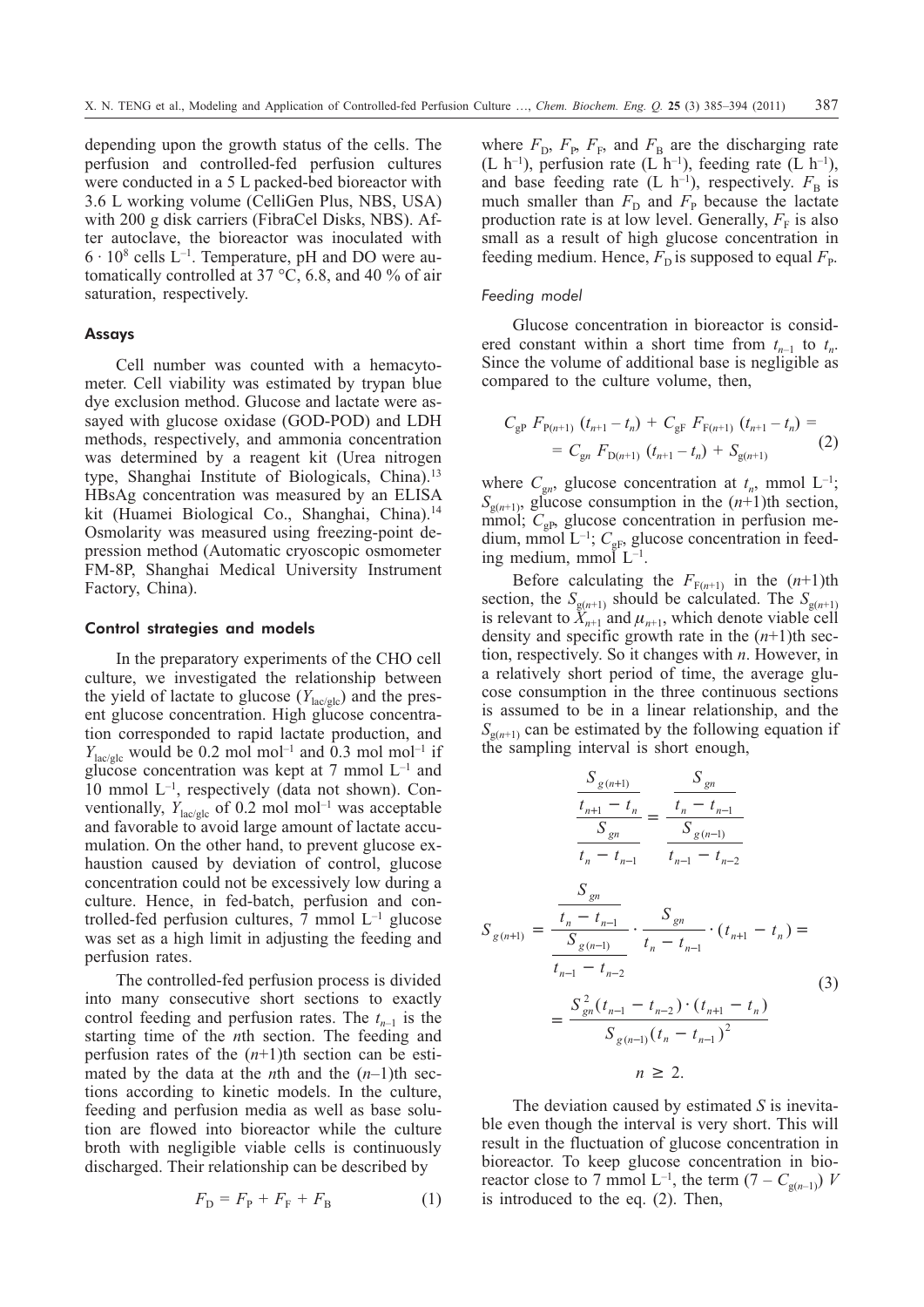$$
C_{\rm gP} F_{\rm P(n+1)} (t_{n+1} - t_n) + C_{\rm gF} F_{\rm F(n+1)} (t_{n+1} - t_n) =
$$
  
=  $C_{\rm g} F_{\rm D(n+1)} (t_{n+1} - t_n) + S_{\rm g(n+1)} + (7 - C_{\rm g n}) V$  (4)

where *V*, working volume of bioreactor, L.  $n \geq 2$ .

 $F_{F(n+1)}$  can be given by eq. (4) if  $F_{D(n+1)}$  is known from perfusion model.

#### *Perfusion model*

In this work, the control of perfusion is mainly based on the balance between minimizing the influence of toxic byproducts on cell growth and increasing HBsAg concentration in broth. In controlled-fed perfusion culture, the byproducts produced in cell metabolism are removed by continuous medium discharge. The change of a byproduct between  $t_n$  and  $t_{n+1}$  can be described as

$$
\Delta P_{n+1} = P_{p(n+1)} - P_{a(n+1)} F_{D(n+1)} (t_{n+1} - t_n) \quad (5)
$$

where  $\Delta P_{n+1}$ , change of byproduct between  $t_n$  and  $t_{n+1}$ , mmol;  $P_{p(n+1)}$ , byproduct production in the  $(n+1)$ th section, mmol;  $P_{a(n+1)}$ , average byproduct concentration in the  $(n+1)$ th, mmol L<sup>-1</sup>;  $F_{D(n+1)}$ , discharging rate in the  $(n+1)$ th section, L h<sup>-1</sup>.  $n \ge 1$ .  $P_{a(n+1)}$  can be supposed to be equal to byproduct concentration at  $t_n$  if the duration from  $t_n$  to  $t_{n+1}$  is short enough.

The byproduct concentration at the  $(n+1)$ <sup>th</sup> section should be kept below its inhibitory value to avoid the inhibition of cell growth. It is expressed as

$$
P_{n+1} = \frac{\Delta P_{n+1}}{V} + P_n < P_L \tag{6}
$$

where  $P_{n+1}$ , byproduct concentration at  $t_{n+1}$ , mmol  $L^{-1}$ ;  $P_{L}$ , inhibitory concentration of certain byproduct, mmol  $L^{-1}$ .

To obtain  $F_{D(n+1)}$  in the  $(n+1)$ th section,  $P_{p(n+1)}$ is estimated by the following equation when the sampling interval is short enough,

$$
\frac{P_{p(n+1)}}{t_{n+1} - t_n} = \frac{\frac{P_{p_n}}{t_n - t_{n-1}}}{P_{p_n}} = \frac{\frac{P_{p_n}}{t_n - t_{n-1}}}{t_{n-1} - t_{n-2}}
$$
\n
$$
P_{p(n+1)} = \frac{\frac{P_{p_n}}{t_n - t_{n-1}}}{\frac{P_{p_n}}{t_n - t_{n-1}}} \cdot \frac{P_{p_n}}{t_n - t_{n-1}} \cdot (t_{n+1} - t_n) = \frac{\frac{P_{p_n}}{t_{n-1} - t_{n-2}}}{t_n - t_{n-2}} \tag{7}
$$

$$
=\frac{P_{p_n}^2(t_{n-1}-t_{n-2})\cdot(t_{n+1}-t_n)}{P_{p_{(n-1)}}(t_n-t_{n-1})^2}
$$

Finally,  $F_{D(n+1)}$  is calculated by the eq. (5).  $n \ge 2$ .  $F_{F(n+1)}$  can be calculated by eq. (4) when  $F_{D(n+1)}$  is gained from eqs. (5) and (6).

In the controlled-fed perfusion model, the variable linking the fed and perfusion models is  $C_{\varphi}$ , which denotes glucose concentration in culture medium. During a culture, glucose is supplied mainly by feeding and partly by perfusion, which is determined by byproduct control model. In order to maintain appropriate glucose concentration in bioreactor, the feeding flow rate has to be adjusted with the change of perfusion flow rate. In this work, when glucose concentration in the *n*th section is lower than 7 mmol  $L^{-1}$ , the feeding begins and feeding volume in the  $(n+1)$ th section is calculated by eq. (4). When byproducts such as lactate and ammonia are close to the inhibitory concentration, the perfusion rate will be increased on the basis of eq. (5). If two or more byproducts need to be controlled simultaneously, the perfusion rate is dependent on the one close to its inhibitory concentration.

## **Results**

## Inhibitory effect and threshold of byproducts on cell growth

As shown in Fig. 1, the viable cell density in the fed-batch culture declined rapidly at 100 h while the total cell density still increased. This decline of cell viability could not be reversed by optimizing the feeding medium composition (data not



*1.5 L bioreactor.*  $(\Box)$  *Total cell density,*  $(\Box)$  *Viable cell density.*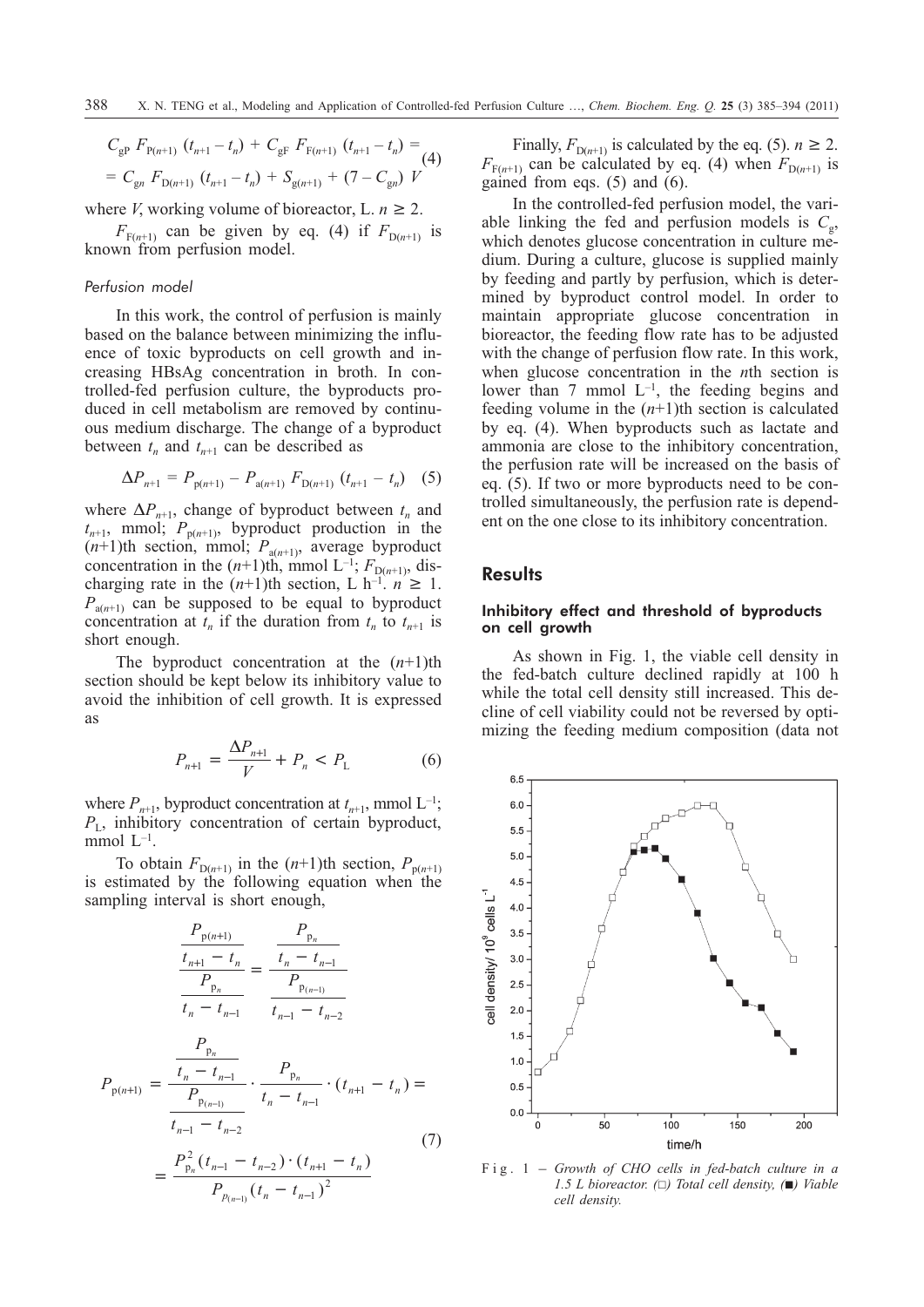shown). Generally, the decline of cell viability is mainly induced by ammonia or osmotic pressure in the culture of CHO cells. Therefore, we investigated the relationships between ammonia concentration/osmolarity and cell growth. The experiments were performed in duplicate in 0.1 L shake flasks. Firstly, different concentrations of  $NH<sub>4</sub>Cl$  were added to the initial medium, and the ammonia concentration and viable cell density were measured at 72 h. Similarly, different concentrations of NaCl were added to evaluate the osmolarity effect on cell viability. Thus, the ammonia concentration of 5.4 mmol  $L^{-1}$  and the osmolarity of 460 mOsm  $kg^{-1}$ resulted in the decrease of viable cell density by 13 % and 10 % of maximum viable cell density, respectively (Fig. 2 and Fig. 3). If the reluctantly acceptable decrease of viable cell density were set at 10~15 %, we supposed that an ammonia concentration below 5.4 mmol  $L^{-1}$  and an osmolarity below 460 mOsm kg–1 would be the thresholds for cell growth inhibition. Also, the influence of lactate on CHO cells would be a result of high osmolarity.15 In preparatory experiments, we found that the lactate  $\arctan$  accumulation of 50 mmol  $L^{-1}$  was coupled to osmolarity of 460 mOsm  $kg^{-1}$  in fed-batch culture. Addition of 50 mmol  $L^{-1}$  lactate just increased osmolarity by  $60$  mOsm  $kg^{-1}$  in medium. The reason why the osmolarity increased by almost 100 mOsm  $kg^{-1}$  in the culture was probably the feeding of sodium bicarbonate for pH adjustment and the accumulation of some low molecular weight metabolites. The regularity for change of osmolarity in the controlled-fed perfusion culture was similar with that in the fed-batch culture because of the low discharge rate. Hence, the inhibitory concentrations of ammonia and lactate were set at 5.4 mmol  $L^{-1}$  and 50 mmol  $L^{-1}$ , respectively.



*different concentrations of NH4Cl. The error bar is standard deviation.*



*different osmotic pressures. Sodium chloride was added to provide a control for osmolarity effects.*

#### Comparison of different culture modes

Recombinant CHO cell growth and HBsAg production were evaluated in a 1.5 L bioreactor for batch and fed-batch cultures and a 5 L bioreactor for perfusion and controlled-fed perfusion cultures (Table 2).

In fed-batch culture, glucose concentration was controlled at 7 mmol  $L^{-1}$  with a feeding medium including glucose, glutamine and expendable amino

Table 2 – *Bioreactor performance with different culture modes at different scales*

|                                                               |        |           | In 1.5 L bioreactor In $5$ L bioreactor |                                  |  |
|---------------------------------------------------------------|--------|-----------|-----------------------------------------|----------------------------------|--|
| Culture mode                                                  | Batch  | Fed-batch | Per-<br>fusion                          | Con-<br>trolled-fed<br>perfusion |  |
| Maximum viable cell<br>density $(10^9 \text{ cells } L^{-1})$ | 3.4    | 5.1       | 10                                      | 13                               |  |
| Maximum specific<br>growth rate $(h^{-1})$                    | 0.055  | 0.054     | 0.062                                   | 0.058                            |  |
| Total glucose<br>consumption (g $L^{-1}$ )                    | 4.5    | 10.2      | 104.0                                   | 88.6                             |  |
| Maximum HBsAg<br>concentration (mg $L^{-1}$ )                 | 1.5    | 2.3       | 0.5                                     | 1.65                             |  |
| Maximun lactate<br>concentration (mmol $L^{-1}$ )             | 35     | 45        | 32                                      | 50                               |  |
| Maximum ammonia<br>concentration (mmol $L^{-1}$ )             | 2.4    | 5.3       | 2.2.                                    | 5.8                              |  |
| Culture time (h)                                              | 120    | 192       | 480                                     | 384                              |  |
| HBsAg productivity<br>$(mg L^{-1} h^{-1})$                    | 0.0125 | 0.0125    | 0.029                                   | 0.028                            |  |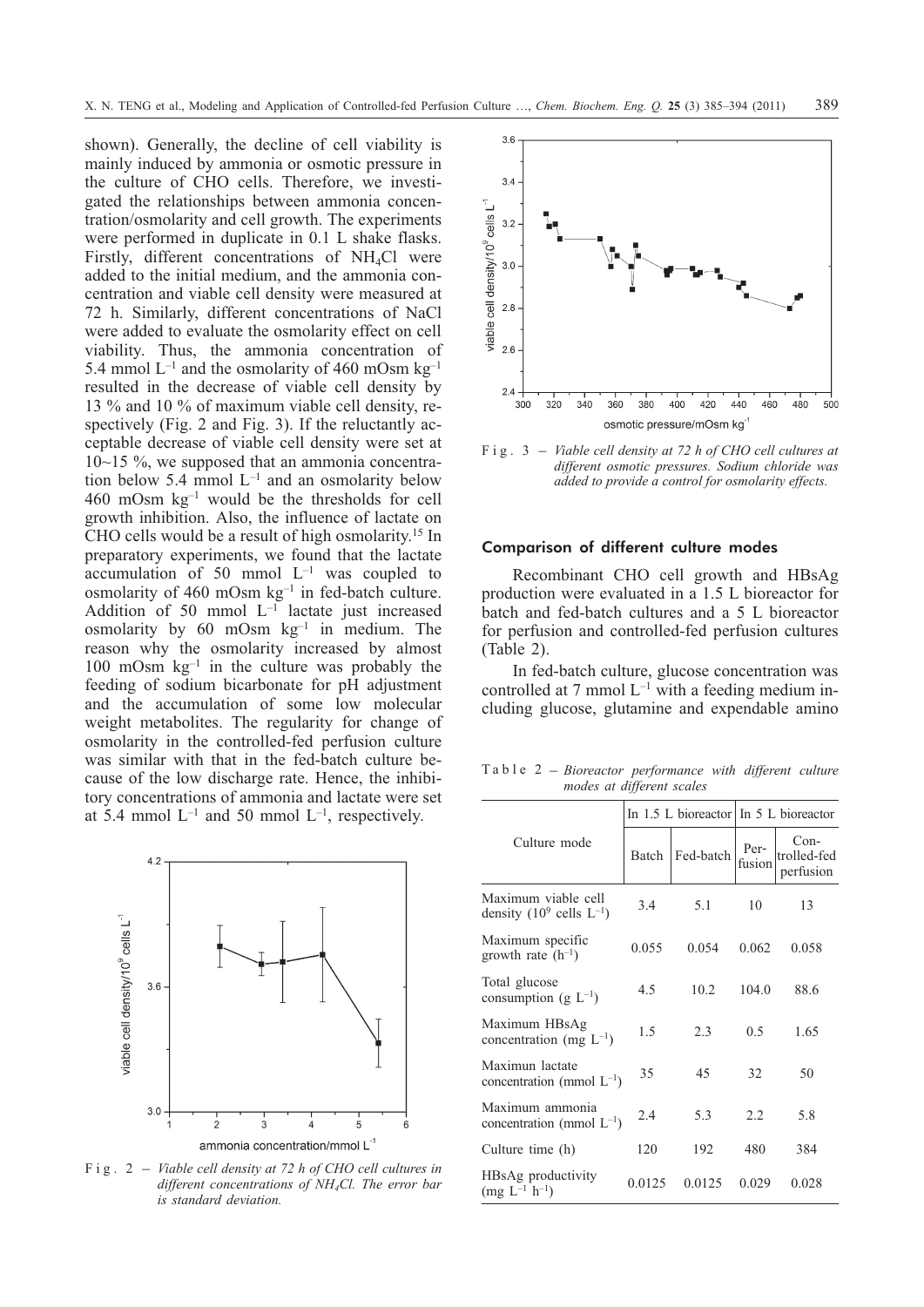acids (Table 1). A cell density of  $5 \cdot 10^9$  cells  $L^{-1}$  and an HBsAg production of 2.3 mg  $L^{-1}$  were achieved after 190 h culture. HBsAg productivity in both batch and fed-batch cultures was  $0.0125$  mg L<sup>-1</sup> h<sup>-1</sup> (Table 2). The fed-batch culture did not give higher efficiency than batch culture in terms of HBsAg production. As shown in Fig. 1, the viable cell density in fed-batch culture declined rapidly at 100 h in spite of the continuous increase of total cell density.

In perfusion culture, glucose concentration was also controlled at about 7 mmol  $L^{-1}$ . The cell density had to be indirectly estimated by glucose consumption rate because of their concealment in packed disks bed which could not be taken out for cell counting. Based on the estimation, the maximum cell density reached  $10 \cdot 10^9$  cells  $L^{-1}$ . As shown in Table 2, however, due to the dilution of perfusion, although the productivity of HBsAg in perfusion culture was significantly higher  $(0.029 \text{ mg } L^{-1} \text{ h}^{-1}$  in perfusion vs 0.0125 mg L<sup>-1</sup> h<sup>-1</sup> in batch and fed-batch culture), HBsAg concentration in perfusion culture was lower than that in batch and fed-batch cultures (0.5 mg  $L^{-1}$  vs 1.5 mg  $L^{-1}$  in batch and 2.3 mg  $L^{-1}$  in fed-batch). In contrast, controlled-fed perfusion culture was more efficient, and its HBsAg concentration was stably higher than 3-fold that in perfusion culture. As shown in Fig. 4, in controlled-fed perfusion culture of 400 h, the HBsAg concentration reached 1.65 mg  $L^{-1}$  at 240 h

 $2<sub>0</sub>$  $\overline{3}0$ Fig. 4 – *Profiles of glucose consumption rate* (**a**) and<br>
Fig. 4 – *Profiles of glucose consumption rate* (**a**) and<br>
Fig. 4 – *Profiles of glucose consumption rate* (**a**) and  $2.5$  $1.5$ HBsAg concentration/mg L  $20$ Funco<sub>o</sub>  $1.5$  $10$  $1.0$  $0.5$ ᡯᡯᡘᡐᡐᡘᢦᠶᡘᠷᠷᠷᠷᠷ  $0.5$ 

*HBsAg (-) concentration in controlled-fed perfusion culture, glucose consumption rate (-) and HBsAg () concentration in perfusion culture of CHO cells in a 5 L bioreactor*

and kept at approximately the same level until the end of culture. The comparison between the two operation modes showed that low perfusion rate in controlled-fed perfusion culture brought about little impact on cell growth, but did increase HBsAg concentration.

In controlled-fed perfusion culture, glucose consumption rate began to decline at 200 h of culture, and it was stable from 220 h to 400 h. However, the cell density in supernatant (not including the cells in disc carriers) increased from  $2 \cdot 10^8$  cells  $L^{-1}$  to  $1 \cdot 10^9$  cells L<sup>-1</sup> during the first 200 h culture. Thus, some suspension cells were continuously removed from the vessel with medium.

## Assessment of the feeding and perfusion models

The exact estimations of glucose consumption and byproduct production are paramount for the proposed feeding and perfusion models. However, it is rather difficult to eliminate the error between the real concentration and model-estimated concentration. One way to reduce this error is to shorten the interval of serial sampling and off-line analysis. This would increase contamination risk and labor force. As shown in Fig. 5 and Table 3, for glucose consumption rate, ammonia production rate and lactate production rate, all the mean absolute percentage errors between actual values and estimated



*production rate (), ammonia production rate (), estimated glucose consumption rate (), estimated lactate production rate*  $( \nabla )$ , and estimated ammonia production rate  $( \nabla )$  in con*trolled fed-perfusion culture of CHO cells ina5L bioreactor*

Table 3 – *Evaluation of deviation between actual value and estimated value by model*

|                                             | Average absolute error between actual<br>value and estimated value by model $(\% )$ | Standard deviation of absolute error between<br>actual value and estimated value by model $\binom{0}{0}$ |
|---------------------------------------------|-------------------------------------------------------------------------------------|----------------------------------------------------------------------------------------------------------|
| Glucose consumption rate at 44~402 h        | 4.83                                                                                | 3.98                                                                                                     |
| Ammonia production rate at 164~402 h        | 4.01                                                                                | 3.14                                                                                                     |
| Lactate production rate at $172 \sim 402$ h | 2.87                                                                                | 2.56                                                                                                     |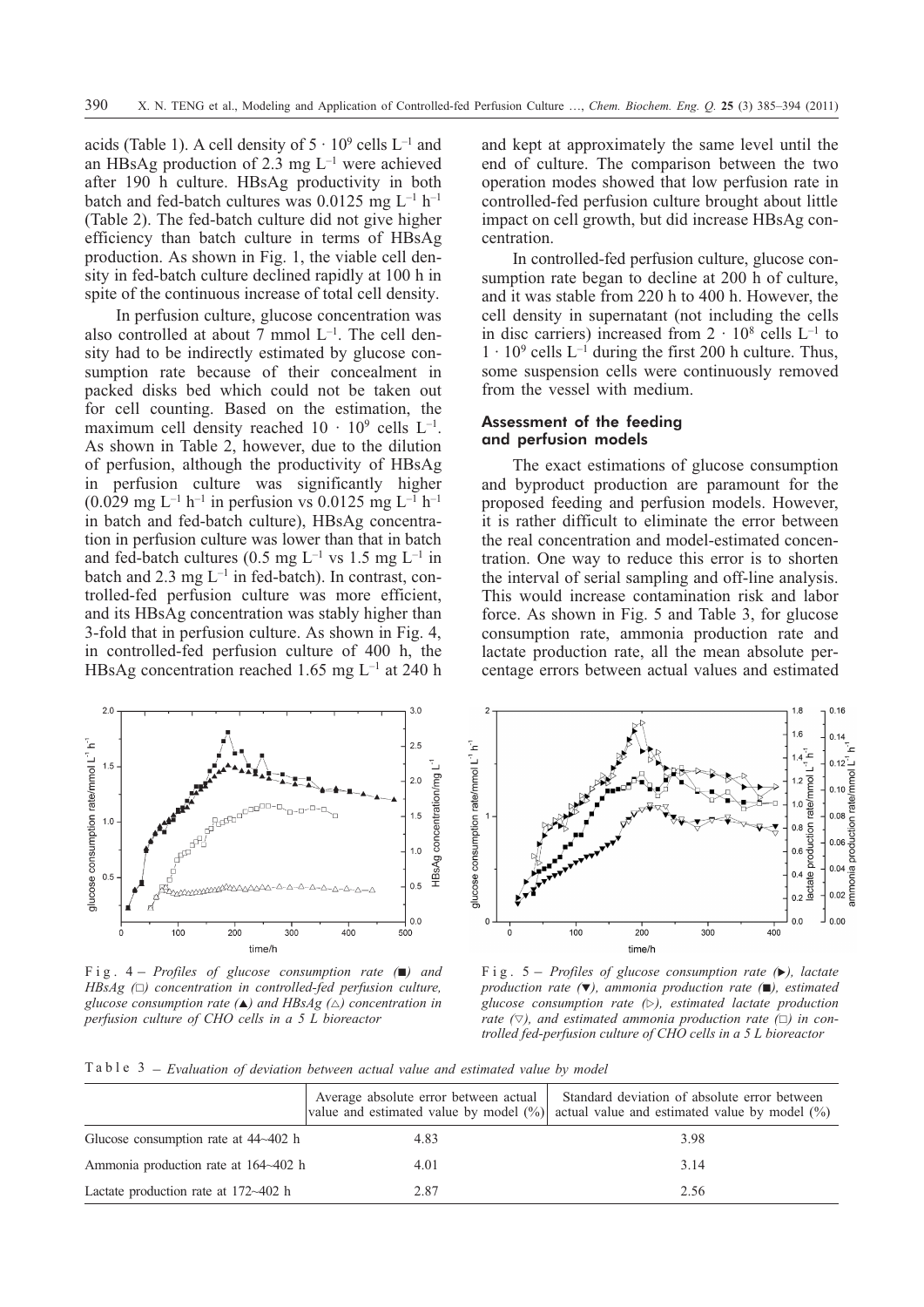ones by model were less than 5 %, and the standard deviations of absolute percentage errors were less than 4 %. This indicated that there were no dramatic deviations between real measured values and estimated ones. The estimation accuracy would decline with prolongation of the interval in the whole culture. In addition, a large disturbance of actual value might generate obvious deviation of the estimated one. For instance, the glucose consumption rate in the time period of 188~200 h was 1.62 mmol  $L^{-1}$  h<sup>-1</sup>, less than that in the previous time period of 180~188 h by about 10 %, and this resulted in the deviations of actual glucose consumption rate within 188~200 h and 200~212 h from estimated ones by 14  $\%$  and  $-6$   $\%$ . The main parameters of the models mentioned above are shown in Table 4.

### Feeding and discharge control in controlled-fed perfusion culture

During the culture, glucose concentration was controlled below 7 mmol  $L^{-1}$  by adjusting feeding rate based on the feeding model a little higher than  $7$  mmol  $L^{-1}$  at the beginning of the short time of perfusion (Fig. 6). The feeding rate increased to maximum 0.0125 L h<sup>-1</sup> at 180~188 h while the glucose consumption rate reached a maximum at 188 h (Fig. 4 and Fig. 6).



*rate (-) in controlled-fed perfusion culture of CHO cells in a 5 L bioreactor*

When the concentrations of ammonia and lactate increased to their inhibitory values, perfusion rate increased and was controlled according to the perfusion model. As shown in Fig. 7, the ammonia concentration reached 5.4 mmol L–1 at 220 h because of intensive metabolism at high cell density. Then, the perfusion control target shifted from glucose concentration to ammonia concentration. Until



*perfusion rate (-) in controlled-fed perfusion culture of CHO cells in a 5 L bioreactor*

the end of culture, ammonia and lactate concentrations and osmotic pressure stayed below their inhibitory values despite a low  $F<sub>P</sub>$ , ranging from 0.029 to  $0.075$  L h<sup>-1</sup> (Fig. 7 and Fig. 8), to minimize the dilution of HBsAg.



*ture of CHO cells in a 5 L bioreactor*

#### **Discussion**

There are two reported ways to supplement nutrients in perfusion culture. One is to feed concentrated nutrient solution into the culture. Another is to fortify particular nutrients in perfusion medium.<sup>1</sup> However, it is still difficult to exactly supply nutrients to meet the dynamic demand of cells during a culture process. An alternative approach is to continuously adjust the supplementary components in responding to cell physiological state to enhance the feeding efficiency.16 The stoichiometric rela-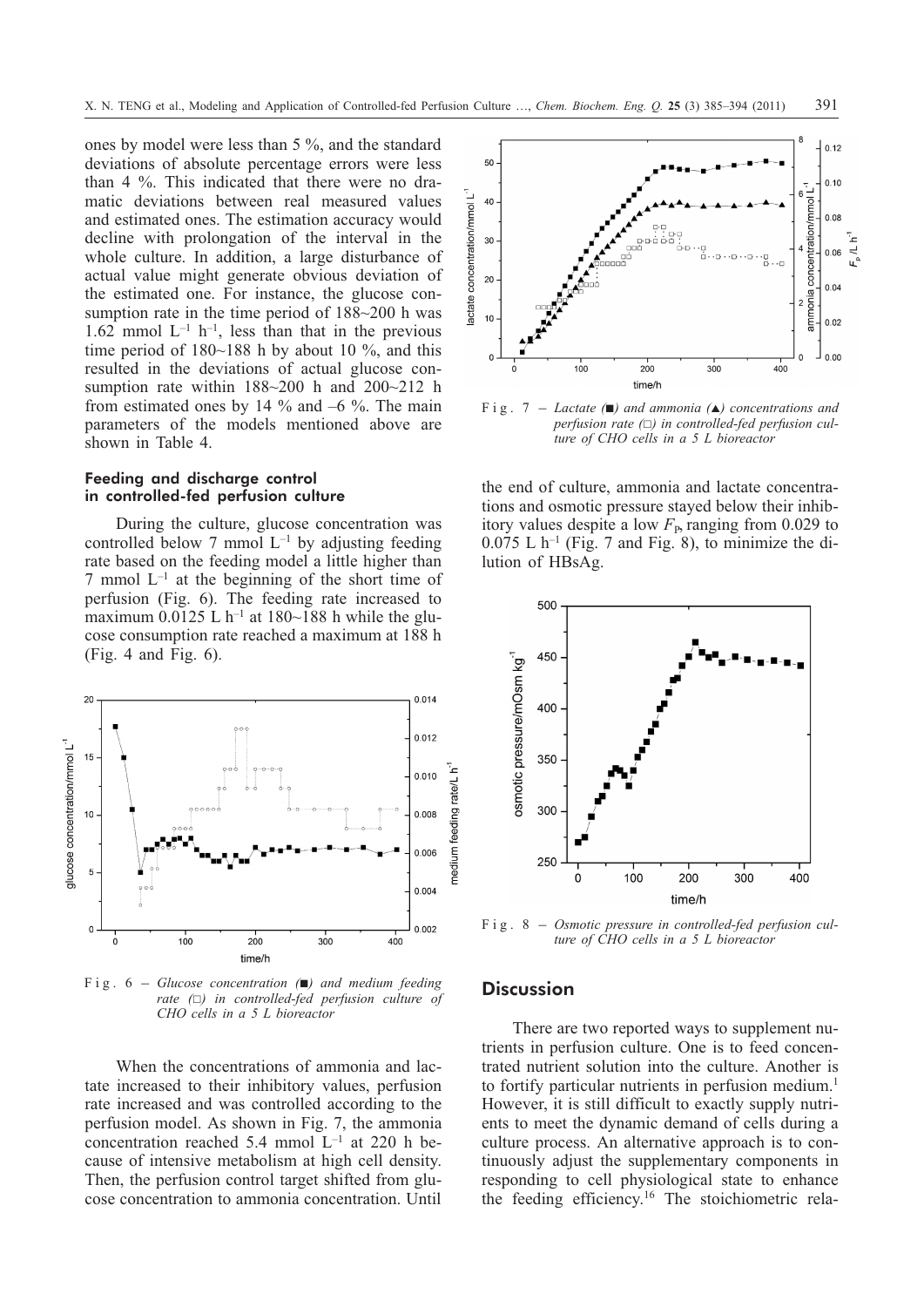| Section<br>number<br>$\,n$ | Time $t$<br>(h) | Glucose<br>consumption<br>rate<br>(mmol $L^{-1}$ h <sup>-1</sup> ) | Estimated<br>glucose<br>consumption<br>rate<br>(mmol $L^{-1}$ h <sup>-1</sup> ) | Ammonia<br>production<br>rate<br>(mmol $L^{-1}$ $h^{-1}$ ) $\begin{pmatrix} \text{rac} 1 & \text{rac} 1 \\ \text{r1} & \text{rac} 1 \end{pmatrix}$ | Estimated<br>ammonia<br>production | Lactate<br>production<br>rate<br>(mmol $L^{-1}$ h <sup>-1</sup> ) | Estimated<br>lactate<br>production<br>rate<br>(mmol $L^{-1}$ h <sup>-1</sup> ) | rate<br>$F_{\rm F}$<br>$(L \, \dot{h}^{-1})$ | Feeding Perfusion<br>rate<br>$\begin{array}{c} F_{\rm P} \\ {\rm (L \ h^{-1})} \end{array}$ |
|----------------------------|-----------------|--------------------------------------------------------------------|---------------------------------------------------------------------------------|----------------------------------------------------------------------------------------------------------------------------------------------------|------------------------------------|-------------------------------------------------------------------|--------------------------------------------------------------------------------|----------------------------------------------|---------------------------------------------------------------------------------------------|
| $\mathbf{1}$               | $0 - 12$        | 0.23                                                               |                                                                                 |                                                                                                                                                    |                                    | 0.167                                                             |                                                                                |                                              |                                                                                             |
| $\sqrt{2}$                 | $12 - 24$       | 0.38                                                               |                                                                                 |                                                                                                                                                    |                                    | 0.227                                                             |                                                                                |                                              |                                                                                             |
| $\mathfrak{Z}$             | $24 - 36$       | 0.46                                                               | 0.63                                                                            | 0.021                                                                                                                                              |                                    | 0.285                                                             |                                                                                |                                              |                                                                                             |
| 4                          | $36 - 44$       | 0.74                                                               | 0.56                                                                            | 0.038                                                                                                                                              |                                    | 0.358                                                             |                                                                                | 0.003                                        | 0.029                                                                                       |
| 5                          | $44 - 52$       | 0.82                                                               | 0.92                                                                            | 0.040                                                                                                                                              |                                    | 0.393                                                             |                                                                                | 0.004                                        | 0.029                                                                                       |
| 6                          | $52 - 60$       | 0.89                                                               | 0.90                                                                            | 0.042                                                                                                                                              |                                    | 0.412                                                             |                                                                                | 0.004                                        | 0.029                                                                                       |
| 7                          | $60 - 68$       | 0.94                                                               | 0.96                                                                            | 0.046                                                                                                                                              |                                    | 0.432                                                             |                                                                                | 0.005                                        | 0.029                                                                                       |
| 8                          | $68 - 76$       | 0.91                                                               | 0.99                                                                            | 0.049                                                                                                                                              |                                    | 0.451                                                             |                                                                                | 0.006                                        | 0.033                                                                                       |
| $\overline{9}$             | $76 - 84$       | 1.00                                                               | 0.88                                                                            | 0.057                                                                                                                                              |                                    | 0.480                                                             |                                                                                | 0.006                                        | 0.033                                                                                       |
| 10                         | $84 - 92$       | 1.02                                                               | 1.10                                                                            | 0.059                                                                                                                                              |                                    | 0.512                                                             |                                                                                | 0.006                                        | 0.037                                                                                       |
| 11                         | $92 - 100$      | 1.11                                                               | 1.05                                                                            | 0.066                                                                                                                                              |                                    | 0.533                                                             |                                                                                | 0.007                                        | 0.037                                                                                       |
| 12                         | $100 - 108$     | 1.13                                                               | 1.20                                                                            | 0.066                                                                                                                                              |                                    | 0.558                                                             |                                                                                | 0.007                                        | 0.037                                                                                       |
| 13                         | $108 - 116$     | 1.19                                                               | 1.15                                                                            | 0.076                                                                                                                                              |                                    | 0.576                                                             |                                                                                | 0.007                                        | 0.042                                                                                       |
| 14                         | 116~124         | 1.26                                                               | 1.26                                                                            | 0.082                                                                                                                                              |                                    | 0.599                                                             |                                                                                | 0.008                                        | 0.042                                                                                       |
| 15                         | $124 - 132$     | 1.32                                                               | 1.32                                                                            | 0.089                                                                                                                                              |                                    | 0.583                                                             |                                                                                | 0.008                                        | 0.042                                                                                       |
| 16                         | $132 - 140$     | 1.32                                                               | 1.39                                                                            | 0.094                                                                                                                                              |                                    | 0.591                                                             |                                                                                | 0.008                                        | 0.054                                                                                       |
| 17                         | $140 - 148$     | 1.35                                                               | 1.32                                                                            | 0.099                                                                                                                                              |                                    | 0.722                                                             |                                                                                | 0.008                                        | 0.054                                                                                       |
| 18                         | $148 - 156$     | 1.46                                                               | 1.39                                                                            | 0.099                                                                                                                                              |                                    | 0.765                                                             |                                                                                | 0.008                                        | 0.054                                                                                       |
| 19                         | 156~164         | 1.51                                                               | 1.58                                                                            | 0.101                                                                                                                                              |                                    | 0.813                                                             |                                                                                | 0.009                                        | 0.054                                                                                       |
| 20                         | $164 - 172$     | 1.60                                                               | 1.57                                                                            | 0.101                                                                                                                                              | 0.102                              | 0.832                                                             |                                                                                | 0.01                                         | 0.054                                                                                       |
| 21                         | $172 - 180$     | 1.73                                                               | 1.69                                                                            | 0.104                                                                                                                                              | 0.102                              | 0.882                                                             | 0.861                                                                          | $0.01\,$                                     | 0.058                                                                                       |
| 22                         | $180 - 188$     | 1.81                                                               | 1.87                                                                            | 0.108                                                                                                                                              | 0.107                              | 0.928                                                             | 0.933                                                                          | 0.012                                        | 0.058                                                                                       |
| 23                         | $188 - 200$     | 1.62                                                               | 1.89                                                                            | 0.106                                                                                                                                              | 0.113                              | 0.961                                                             | 0.962                                                                          | 0.012                                        | 0.062                                                                                       |
| 24                         | $200 - 212$     | 1.64                                                               | 1.54                                                                            | 0.101                                                                                                                                              | 0.104                              | 0.977                                                             | 1.002                                                                          | 0.009                                        | 0.067                                                                                       |
| 25                         | 212~224         | 1.51                                                               | 1.61                                                                            | 0.101                                                                                                                                              | 0.096                              | 0.980                                                             | 0.980                                                                          | 0.01                                         | 0.075                                                                                       |
| 26                         | $224 - 236$     | 1.46                                                               | 1.38                                                                            | 0.108                                                                                                                                              | 0.101                              | 0.929                                                             | 0.990                                                                          | 0.01                                         | 0.067                                                                                       |
| 27                         | $236 - 248$     | 1.44                                                               | 1.41                                                                            | 0.112                                                                                                                                              | 0.115                              | 0.906                                                             | 0.864                                                                          | 0.01                                         | 0.071                                                                                       |
| 28                         | 248~260         | 1.44                                                               | 1.41                                                                            | 0.106                                                                                                                                              | 0.117                              | 0.856                                                             | 0.880                                                                          | 0.009                                        | 0.062                                                                                       |
| 29                         | $260 - 284$     | 1.43                                                               | 1.43                                                                            | 0.099                                                                                                                                              | 0.100                              | 0.861                                                             | 0.803                                                                          | 0.008                                        | 0.062                                                                                       |
| 30                         | 284~306         | 1.39                                                               | 1.42                                                                            | 0.099                                                                                                                                              | 0.092                              | 0.880                                                             | 0.870                                                                          | 0.008                                        | 0.062                                                                                       |
| 31                         | $306 - 330$     | 1.28                                                               | 1.34                                                                            | 0.092                                                                                                                                              | 0.099                              | 0.866                                                             | 0.900                                                                          | 0.008                                        | 0.058                                                                                       |
| 32                         | $330 - 354$     | 1.28                                                               | 1.39                                                                            | 0.091                                                                                                                                              | 0.086                              | 0.842                                                             | 0.840                                                                          | 0.008                                        | 0.058                                                                                       |
| 33                         | 354~378         | 1.28                                                               | 1.19                                                                            | 0.091                                                                                                                                              | 0.090                              | 0.809                                                             | 0.820                                                                          | 0.007                                        | 0.058                                                                                       |
| 34                         | 378~402         | 1.28                                                               | 1.28                                                                            | 0.090                                                                                                                                              | 0.090                              | 0.821                                                             | 0.762                                                                          | 0.007                                        | 0.058                                                                                       |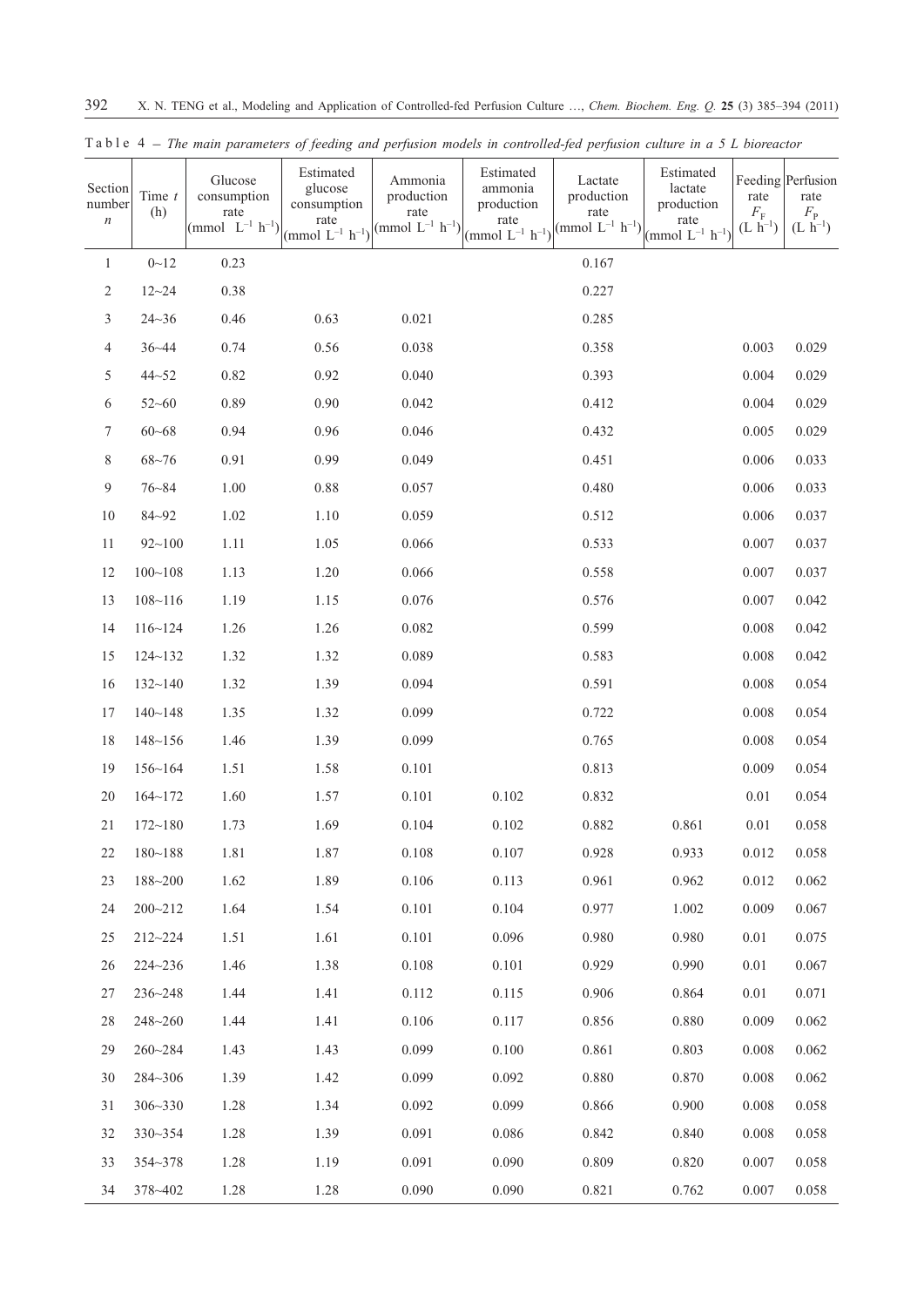tionship between oxygen and amino acids consumption rate was applied in controlled-fed perfusion culture because the variation of OUR could reflect the physiology of cell to a certain extent.<sup>2</sup> However, until now, the physiology of a majority of cell lines is still complicated and hardly elucidated. The optimized controlled-fed perfusion mode with new feeding and perfusion strategies can provide a simple solution. In this study, glucose concentration was strictly controlled, while glutamine and other expendable amino acids were set at relatively high levels. Although the yield coefficients of ammonia and lactate were a little higher than those in perfusion culture, their concentrations were kept below inhibitory thresholds by the delicate adjustment of perfusion rate. The results showed that the lactate production was decreased by limiting glucose. However, the decrease of glucose concentration is limited by the cellular threshold of glucose dependence and the glucose fluctuation by control deviation. Anyway, byproduct production is inevitable even if the precise control is conducted. In this work, the feeding limitation and discharge control strategies in controlled-fed perfusion achieved both the high cell density in fed-batch culture and the low byproduct accumulation in perfusion culture.

There is successful implication of cell specific perfusion rate (CSPR) in perfusion or controlled-fed perfusion.2 In this work, it is possible and simple to discharge according to CSPR. However, it depends on the data of exact cell density and the medium perfusion of a large amount and results in low product titer. Compared to CSPR, the strategy of perfusion control in the controlled-fed perfusion culture gives accurate control of nutrients and byproducts.

It is a novel application for CHO cell culture which retains cells with DISK microcarrier in perfusion serum-free culture. The cell can not adhere to DISK entirely without assistance of serum. However, our previous experiment showed that the growth, expression and metabolism of these cells were no different than that of single suspension culture cells, which indicated that the cells in DISK would be in a semi-suspension condition. On the other hand, there is a maximum retaining cell density of about  $1.3 \cdot 10^{10}$  cells  $L^{-1}$  in this case which may be caused by lack of serum. Anyway, application of this culture mode on improving productivity of other cell lines remains questionable and it may be cell specific.

Long-term culture of more than one month could be achieved by perfusion culture or controlled-fed perfusion culture. However, as for controlled-fed perfusion culture, the cell growth was still influenced by toxic byproducts under low discharging rate even though the main known byproducts were controlled at low levels.<sup>1</sup> The production of these unknown toxic metabolites may be independent of cell growth rate and metabolism rate. This would limit the application of controlled-fed perfusion mode if the accumulation of toxic metabolites could result in serious effect on cell culture and could not be eliminated by low discharge rate. Besides, since the accumulation of toxic metabolites depends on cell line, the model parameters have to be determined beforehand when a new cell line is used.

For accurate control of culture process, estimated glucose consumption rate and estimated byproducts production rate were introduced to the control model. In this work, the culture process was theoretically divided into many sections, and the variables in every two neighboring sections have regularity in some respect based on the hypothesis that a line section formed by three neighboring points in curve is approximately straight. Hence, the variables in certain sections can be estimated by the variables in the former two sections. The short duration of every section kept deviation of the model so low that the control accuracy of the culture process was improved by circulating the estimating procedure.

The results indicated that the step-by-step strategy relying on the model guide made the controlled-fed perfusion more reasonable and achievable because it was able to avert the amplification of the fluctuation in the cell growth and metabolism caused by various unexpected reasons. Furthermore, the reliable control model of step-by-step progress has some characteristics of low cost implementation and high deviation tolerance, and is not dependent on complex and expensive online control instruments.

## *ACKNOWLEDGEMENTS*

*This work was supported by the National Special Project of Key Technology of China (2009ZX09503-013) and Shanghai Leading Academic Discipline Project (B505).*

#### **Notations**

 $HBsAg - hepatitis B surface antigen$ 

- $F_D$  discharging rate, L h<sup>-1</sup>
- $F_{\rm p}$  perfusion rate, L h<sup>-1</sup>
- $F<sub>F</sub>$  feeding rate, L h<sup>-1</sup>
- $F_{\rm B}$  base feeding rate, L h<sup>-1</sup>
- $C_{\rm op}$  glucose concentration in perfusion medium, mmol  $L^{-1}$
- $C_{\text{gF}}$  glucose concentration in feeding medium, mmol  $L^{-1}$